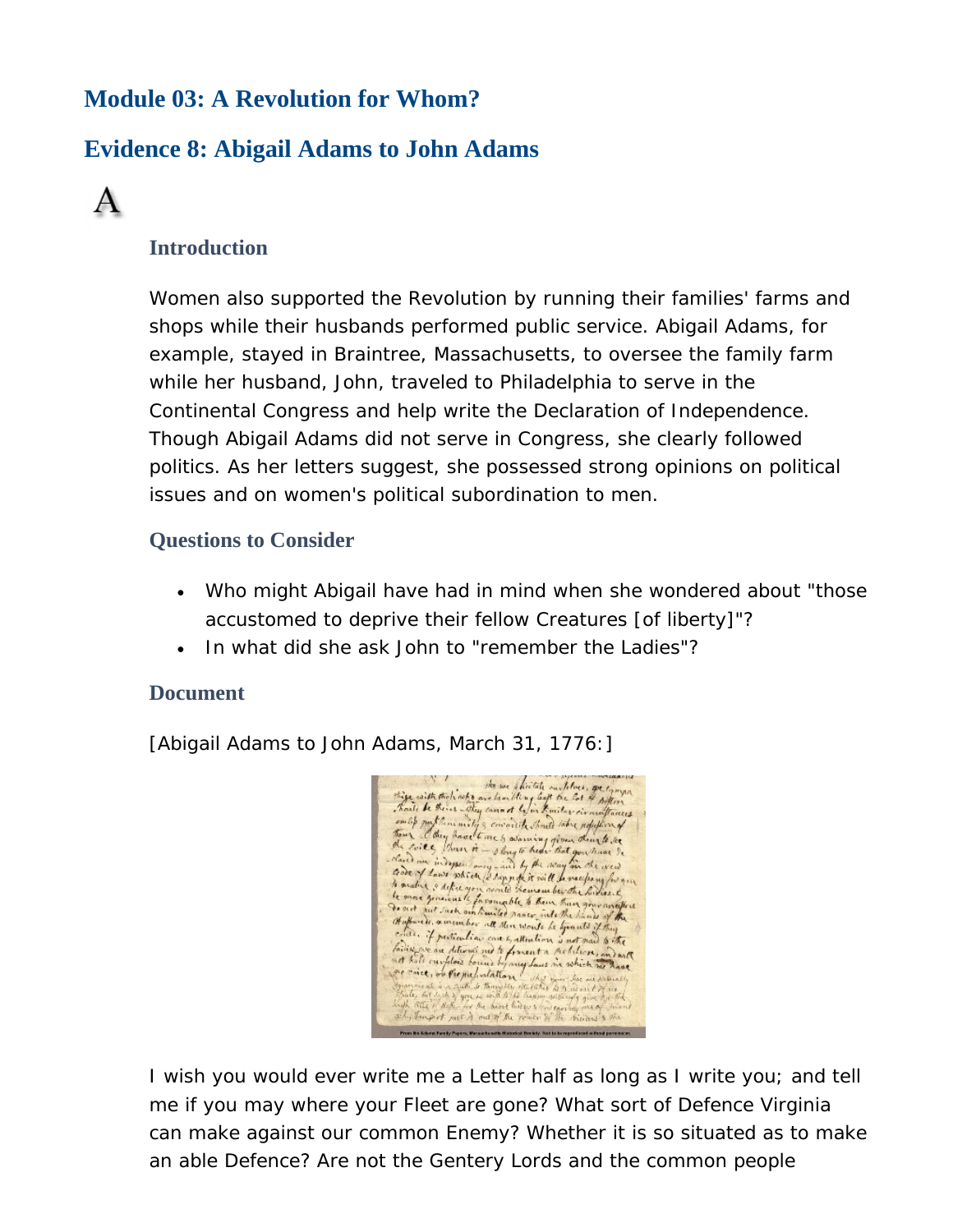vassals, are they not like the uncivilized Natives Brittain represents us to be? I hope their Riffel Men who have shewen themselves very savage and even Blood thirsty; are not a specimen of the Generality of the people.

I am willing to allow the Colony great merrit for having produced a Washington but they have been shamefully duped by a Dunmore.

I have sometimes been ready to think that the passion for Liberty cannot be Eaquelly Strong in the Breasts of those who have been accustomed to deprive their fellow Creatures of theirs. Of this I am certain that it is not founded upon that generous and christian principal of doing to others as we would that others should do unto us. . . .

I feel very differently at the approach of spring to what I did a month ago. We knew not then whether we could plant or sow with safety, whether when we had toild we could reap the fruits of our own industery, whether we could rest in our own Cottages, or whether we should not be driven from the sea coasts to seek shelter in the wilderness, but now we feel as if we might sit under our own vine and eat the good of the land. . . .

Tho we felicitate ourselves, we sympathize with those who are trembling least the Lot of Boston should be theirs. But they cannot be in similar circumstances unless pusilanimity and cowardise should take possession of them. They have time and warning given them to see the Evil and shun it. - - I long to hear that you have declared an independancy--and by the way in the new Code of Laws which I suppose it will be necessary for you to make I desire you would Remember the Ladies, and be more generous and favourable to them than your ancestors. Do not put such unlimited power into the hands of the Husbands. Remember all Men would be tyrants if they could. If perticuliar care and attention is not paid to the Laidies we are determined to foment a Rebelion, and will not hold ourselves bound by any Laws in which we have no voice, or Representation.

That your Sex are Naturally Tyrannical is a Truth so thoroughly established as to admit of no dispute, but such of you as wish to be happy willingly give up the harsh title of Master for the more tender and endearing one of Friend. Why then, not put it out of the power of the vicious and the Lawless to use us with cruelty and indignity with impunity. Men of Sense in all Ages abhor those customs which treat us only as the vassals of your Sex. Regard us then as Beings placed by providence under your protection and in